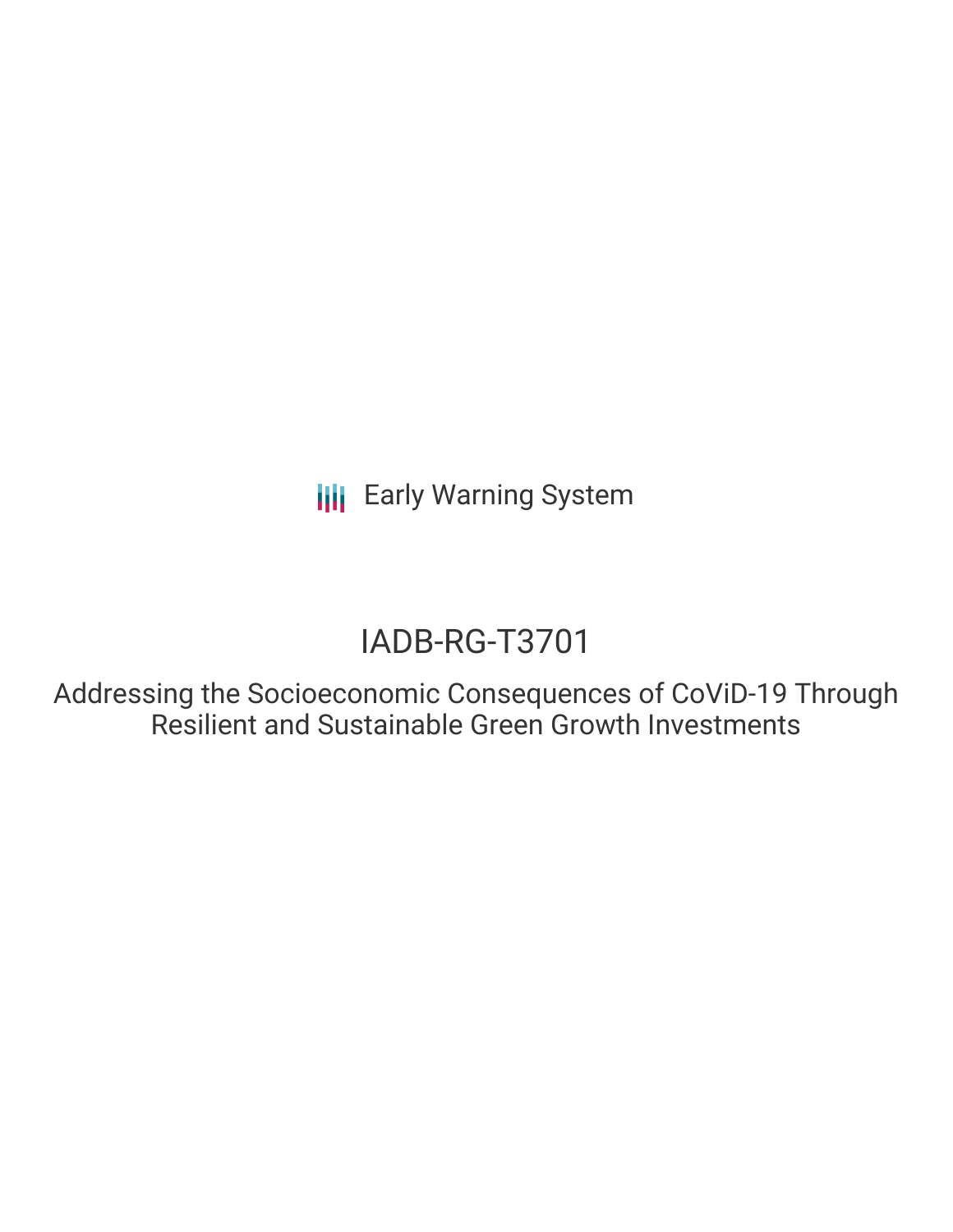

#### Early Warning System IADB-RG-T3701

#### **Quick Facts**

| Inter-American Development Bank (IADB)                                               |
|--------------------------------------------------------------------------------------|
| Approved                                                                             |
| C                                                                                    |
| 2020-10-06                                                                           |
| Climate and Environment, Education and Health, Infrastructure, Technical Cooperation |
| Grant                                                                                |
| $$0.35$ million                                                                      |
| $$0.35$ million                                                                      |
|                                                                                      |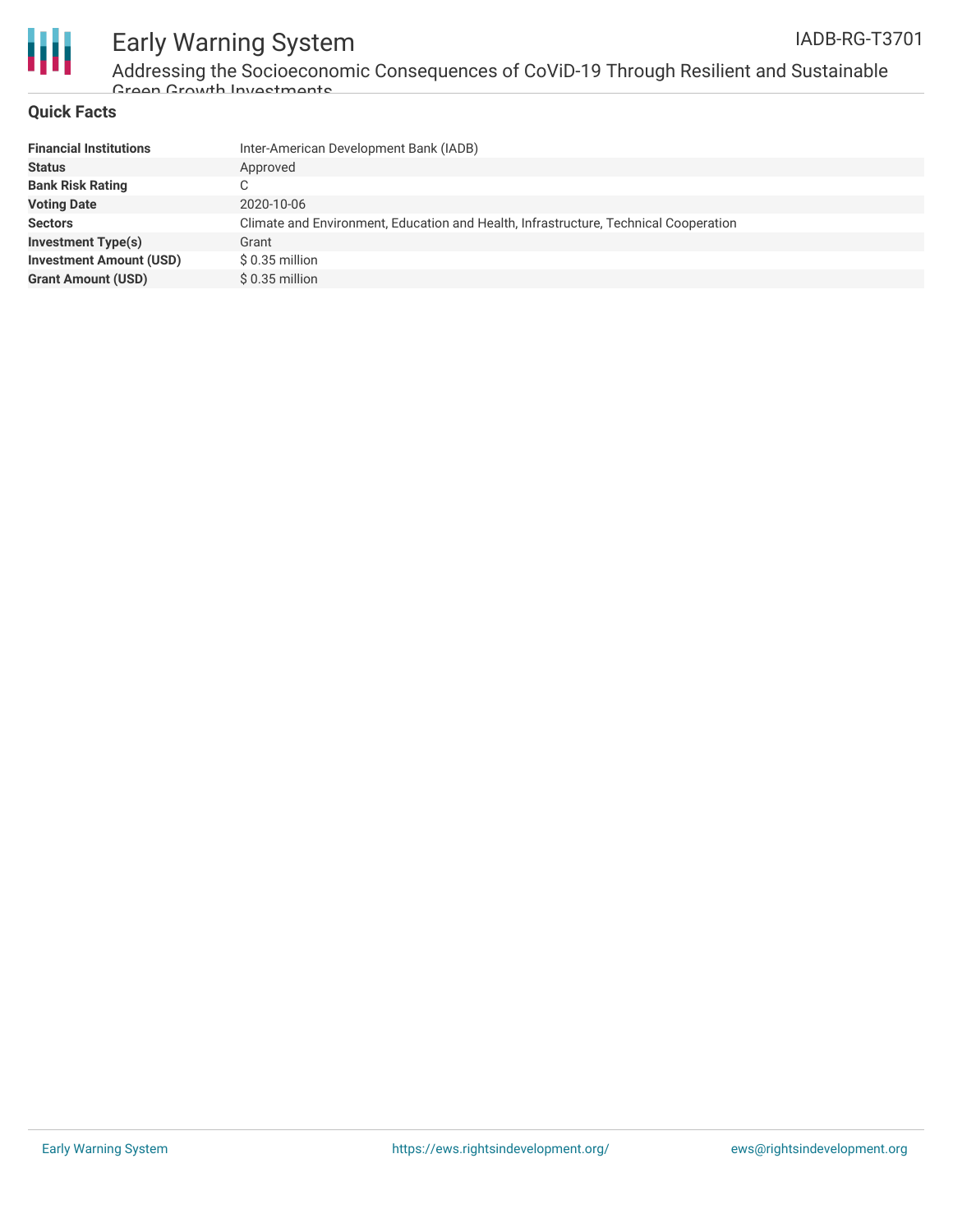



### Early Warning System Addressing the Socioeconomic Consequences of CoViD-19 Through Resilient and Sustainable Groon Growth Invoetmante

#### **Project Description**

According to IADB website, the objective of this operation is to identify resilient, green growth opportunities in the infrastructure sector, with the highest possible multiplier effects for job creation, while helping contribute to the transition towards resilient, net zero emission growth models.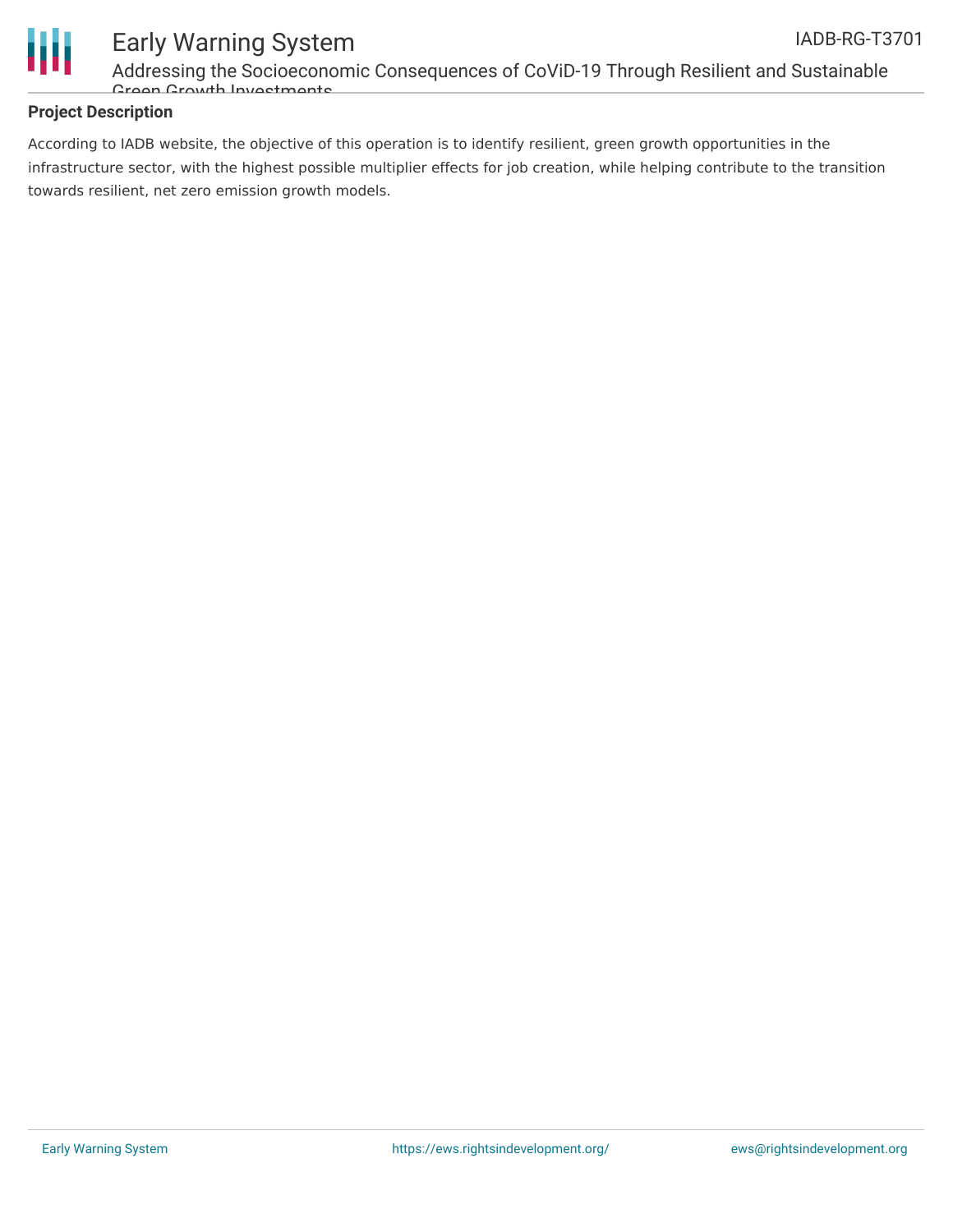

## Early Warning System

Addressing the Socioeconomic Consequences of CoViD-19 Through Resilient and Sustainable Groon Growth Invoetmante

#### **Investment Description**

• Inter-American Development Bank (IADB)